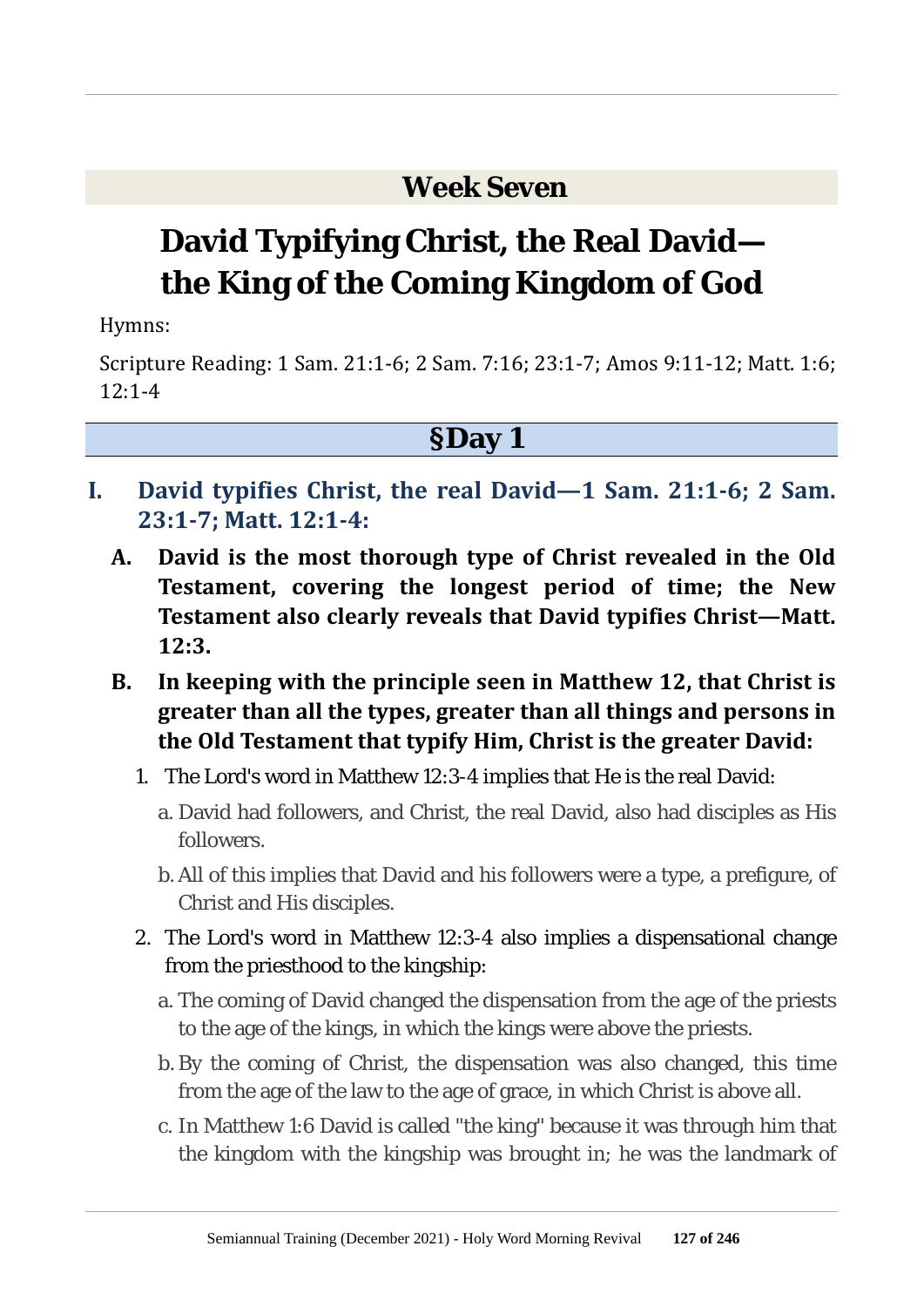two ages, the conclusion of one age and the beginning of another age.

### **§Day 2 & Day 3**

#### **C. David's typifying the suffering Christ is revealed in Psalms 22, 109, and 110:**

- 1. In Psalm 22 we see the suffering David typifying the suffering Christ passing through His death—vv. la, 6-21.
- 2. Psalm 109 is a prayer offered by David about his sufferings:
	- a. Here David is a type of Christ, and David's sufferings typify Christ's sufferings.
	- b. David's prayer concerning his sufferings typifies Christ's prayer.
- 3. The prayer in Psalm 109 is answered in Psalm 110:
	- a. Since Psalm 110 is the answer to the prayer of David as a type of Christ in Psalm 109, Psalm 110 should be considered as an answer to Christ's prayer—Heb. 5:7.
	- b. God answered this prayer not only through the resurrection of Christ but also through Christ's ascension—Acts 2:23-24, 32-33; 5:31.

#### **D. David also typifies Christ in his last words—2 Sam. 23:1-7:**

- 1. David, a type of Christ, ruled among men righteously with the fear of God—v. 3b.
- 2. David, a type of Christ, was like the light of the morning when the sun rises without clouds—v. 4a.
- 3. When Christ rules among men righteously with the fear of God, He is like the light of the morning when the sun rises, "as when the tender grass sprouts up from the earth/At the sun's shining after a rain"—v. 4b.

### **§Day 4**

- **II. David the king typifies Christ the King—1 Sam. 16:12; 2 Sam. 16:5-6; Matt. 1:6; 2:2; 27:11; Rev. 19:16:**
	- **A. King David typifies Christ—the King of the coming kingdom of God—as the king established by God, the warring king, and the king despised and rejected by men—1 Sam. 16:12; 2 Sam. 16:5-6:**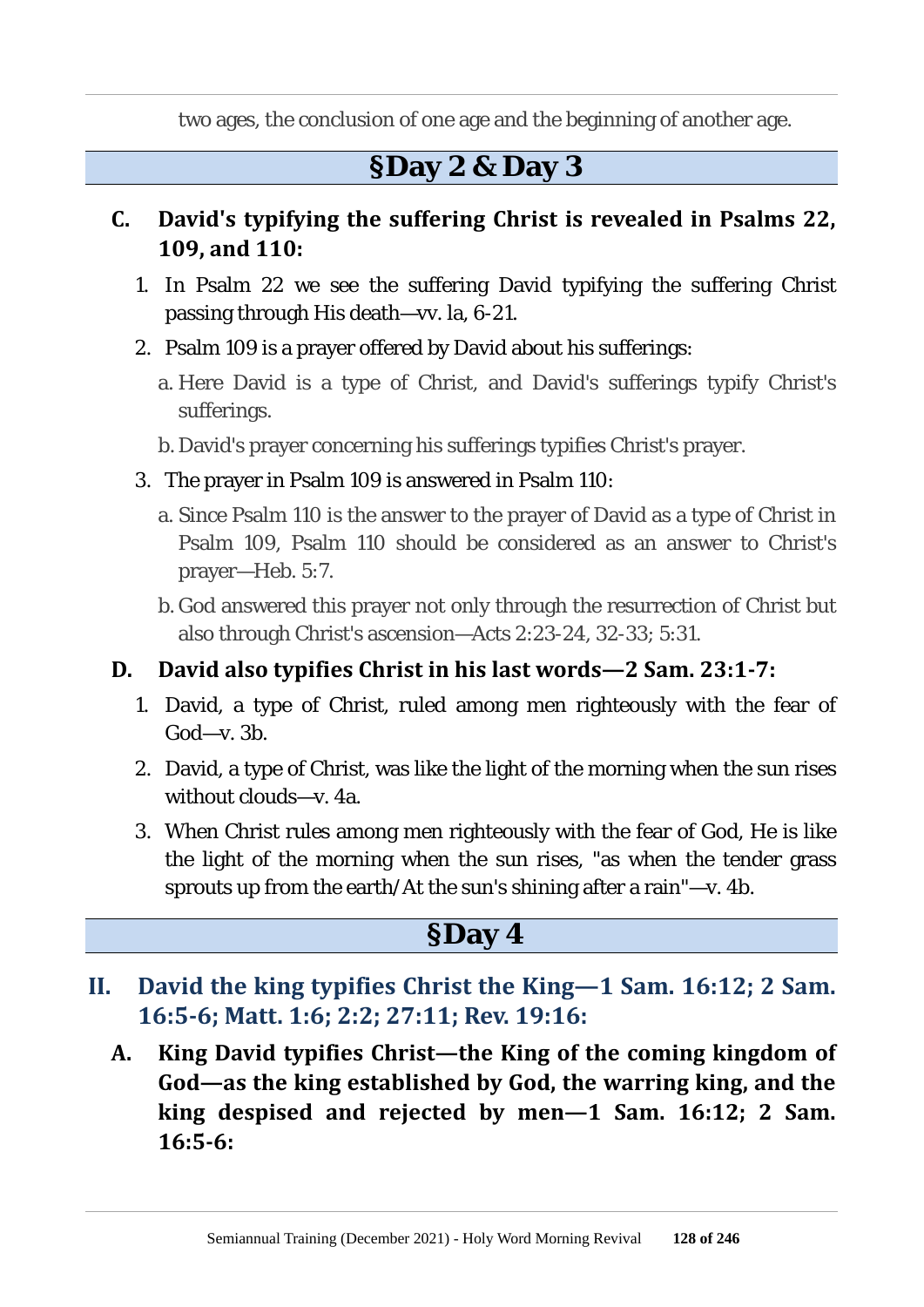- 1. As typified by David, Christ is the fighting King, who has won the victory over all His enemies, who has gained the land, and who has prepared all the materials for building up the church as the temple of God—1 Chron. 21:22-25; 29:29.
- 2. After Christ takes possession of the earth, He will reign over the earth as the King in the kingdom, ruling over the nations with His overcoming believers—Rev. 20:4, 6; 2:26-27.
- 3. As the coming King, Christ will be the Head and the center of the coming kingdom of God in the millennium; this will be the fulfillment of Isaiah 32:1, Jeremiah 23:5, and Zechariah 14:9 and 17.
- **B. The prophets spoke of David and Christ as one—Jer. 30:9; Ezek. 34:23-24; 37:24-25; Hosea 3:5; Amos 9:11:**
	- 1. "They will serve Jehovah their God and David their King, whom I will raise up for them"—Jer. 30:9.
	- 2. This refers to Christ, who is the real David and who will be the King in the restoration, that is, the millennium—Isa. 32:1; Rev. 20:4, 6.
	- 3. "I will set up over them one Shepherd, My Servant David, and He will feed them; He will feed them, and He will be their Shepherd…And My Servant David will be a Prince among them"—Ezek. 34:23-24:
		- a. David typifies Christ, the real Shepherd of God's flock, feeding us and causing us to be filled and satisfied—John 10:11; Heb. 13:20; Isa. 9:7; Hosea 3:5; Micah 5:2; Luke 1:32-33.
		- b. When the Lord Jesus comes as the Shepherd to care for us, He comes also as the King to govern us; the issue of the Lord's caring for us as our Shepherd is that we obey Him as our King and come under His kingship and His throne within us.
	- 4. "My Servant David will be King over them, and they all will have one Shepherd"—Ezek. 37:24:
		- a. This refers to Christ our Shepherd, who is the real David.
		- b.In relation to Israel the prophecy given here will be fulfilled in the millennium, the age of restoration, and in eternity, in the new heaven and new earth.
	- 5. "Afterward the children of Israel will return and seek Jehovah their God and David their King, and they will come with fear to Jehovah and to His goodness in the last days"—Hosea 3:5: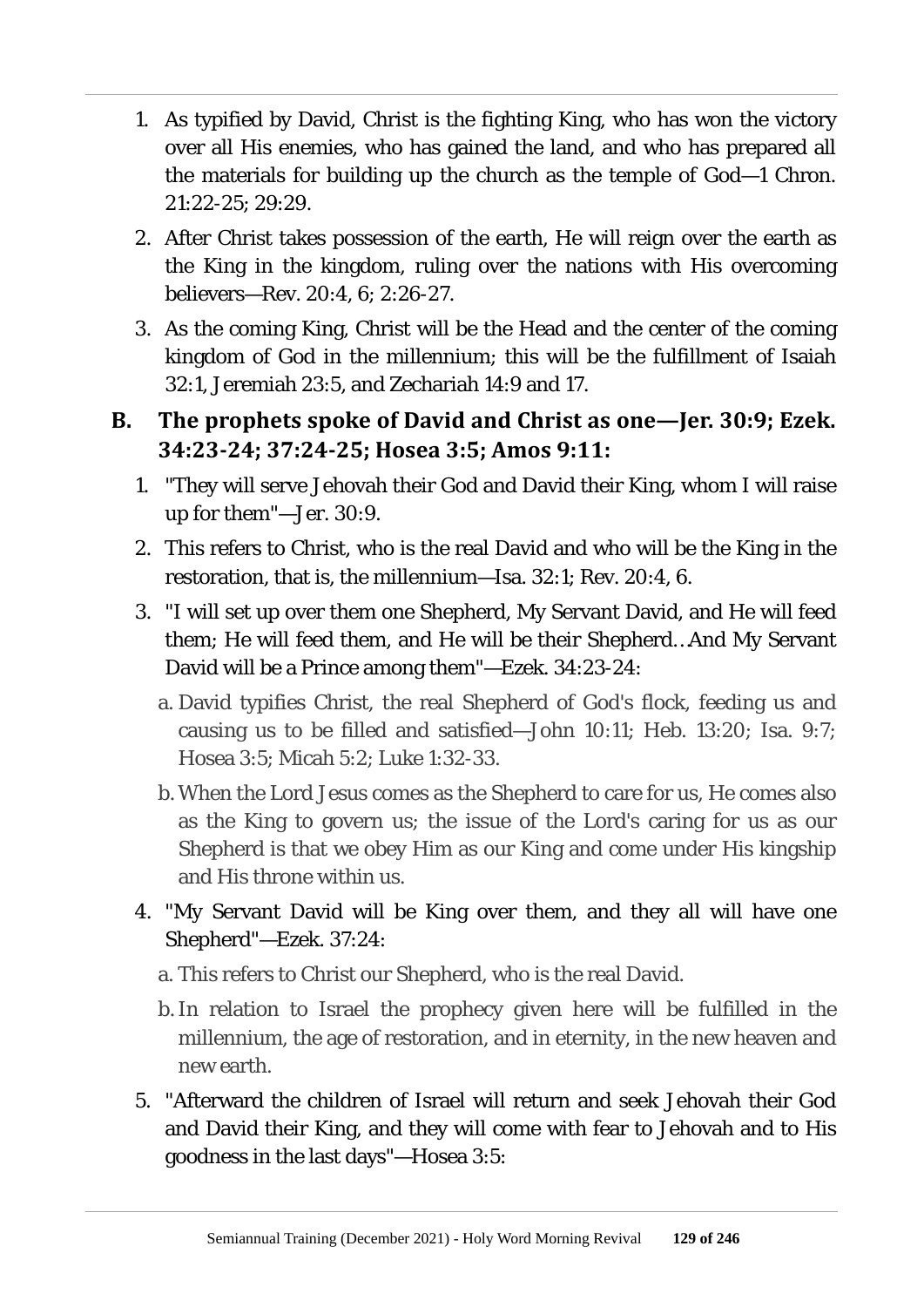a. David their King is Christ in the millennium.

b. The last days refers to the age of restoration—Matt. 19:28.

**C. In the Lord's upcoming reign God's authority and glory will be fully manifested, and the whole earth with its peoples will be brought into righteousness, peace, joy, and the full blessing of God's creation—6:13; Isa. 32:1, 16-18; 35:1-2, 5-7.**

### **§Day 5**

- **III. The kingdom of David typifies the coming kingdom of Christ—2 Sam. 7:12, 16; Mark 11:10; Rev. 11:15:**
	- **A. Through the prophet Nathan, Jehovah spoke to David, saying, "Your house and your kingdom will be made sure forever before you; your throne will be established forever"—2 Sam. 7:16:**
		- 1. David's house refers to Christ, David's kingdom refers to Christ's kingdom, and David's throne refers to Christ's throne—v. 16.
		- 2. The kingdom of David is Christ's kingdom, and David and Christ have one throne—Isa. 9:7; 16:5; Luke 1:32; Acts 2:29-31.
		- 3. The word of God conveyed by the archangel Gabriel also confirmed that the covenant of David will be fulfilled in Christ—Luke 1:32-33.
		- 4. God's promise to David that his house and kingdom would be made sure and that his throne would be established forever was fulfilled in Christ.
		- 5. Christ will inherit the throne of David according to the promise of God to David to reign over the house of Jacob forever, and of His kingdom there will be no end—vv. 32-33:
			- a. The earthly part of the millennial kingdom in the coming age will be the Messianic kingdom, which is called the kingdom of the Son of Man in Matthew 13:41 (Rev. 11:15).
			- b. This will be the restored kingdom of Israel (Acts 1:6), the tabernacle of David—the kingdom of David—which the Lord will rebuild (15:16; Mark 11:10).

### **§Day 6**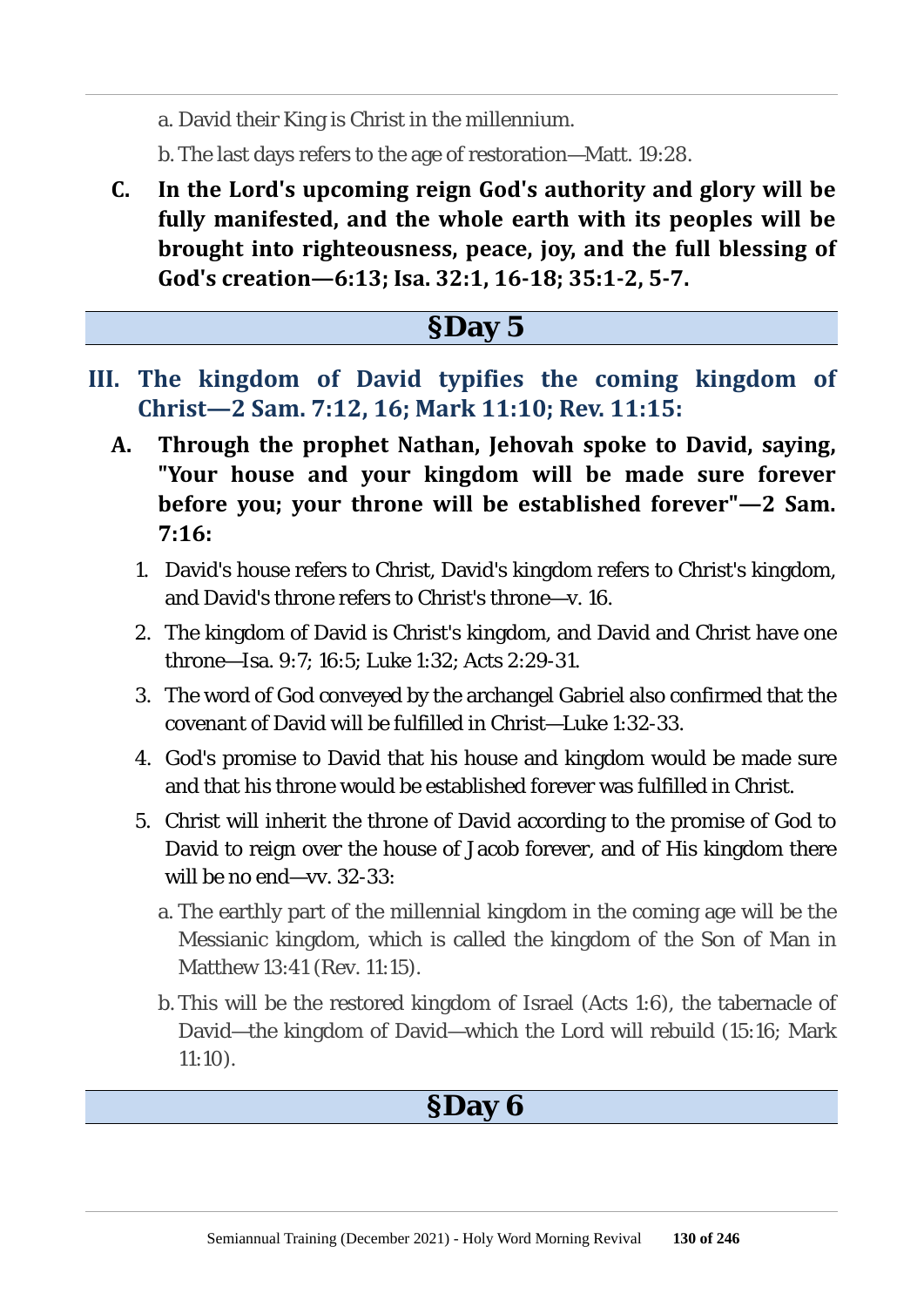#### **B. Amos prophesied that, as the King, Christ will raise up the "fallen tabernacle of David"—Amos 9:11:**

- 1. The tabernacle of David is the kingdom of David and the royal family of David—2 Sam. 7:12, 16.
- 2. That kingdom, that royal family, fell when Nebuchadnezzar came to capture the nation of Israel, devastate the land, burn the city, destroy the temple, and carry off the king—2 Kings 25:1-21.
- 3. In Amos's prophecy God promised that in a certain day the kingdom of David and the family of David would be restored, and all the nations would be called by the name of Jehovah—Amos 9:11-12.
- 4. This prophecy indicates that Christ will come back to be the real David (Isa. 9:7; 16:5; Jer. 30:9; Ezek. 34:23-24; 37:24-25; Hosea 3:5) and will rebuild, that is, restore, the kingdom of His forefather David for the restoration of the entire universe.
- 5. At that time the kingdom of David will become the kingdom of Christ and of God for eternity—Rev. 11:15.
- 6. The Lord will sit on the throne of David and reign over Jacob, that is, the Jewish people (Luke 1:32-33), and He will rule over the nations on earth during the millennium (Psa. 2:8; 72:8; Dan. 7:14; 2:35).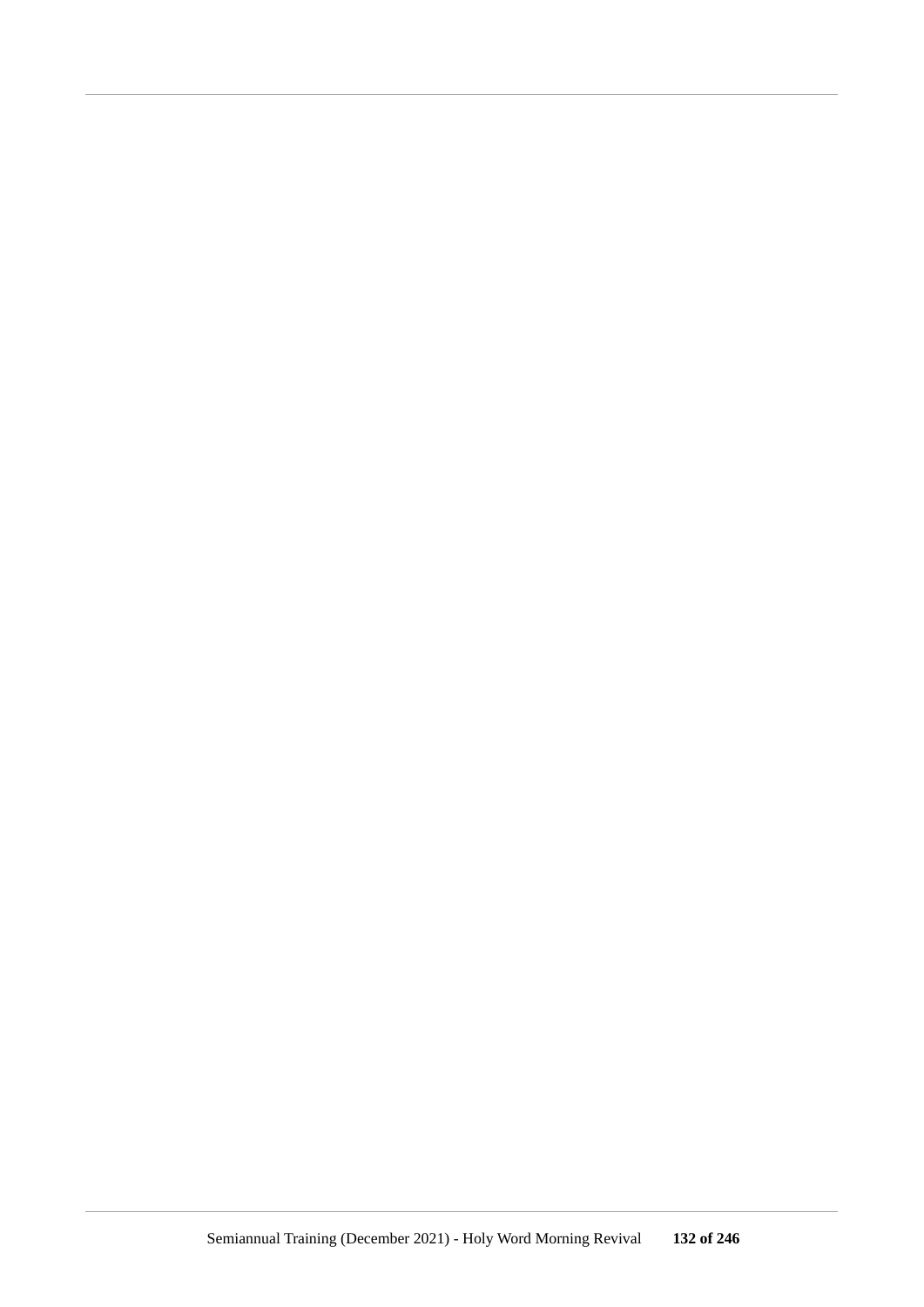#### **Morning Nourishment**

**1 Sam. 21:4 And the priest answered David and said, There is no common bread on hand; yet there is holy bread…**

**6 So the priest gave him what was holy, for there was no bread there except the bread of the Presence, which was taken from before Jehovah…**

#### **Matt. 1:6 And Jesse begot David the king…**

When the Pharisees told [Jesus] that it was not lawful for His disciples to pick ears of grain on the Sabbath, He said, "Have you not read what David did when he became hungry, and those who were with him; how he entered into the house of God, and they ate the bread of the Presence, which was not lawful for him to eat, nor for those who were with him, except for the priests only?" (Matt. 12:3-4).

The Lord's word here implies that He is the real David. In ancient times David and his followers, when rejected, entered into the house of God and ate the showbread, apparently breaking the Levitical law. Now the real David and His followers were also rejected and took action to eat, apparently against the sabbatical regulation. Just as David and his followers were not held guilty, neither should Christ and His disciples be condemned. King David was a prefigure of Christ, the real David. David had followers, and Christ, the real David, also had disciples as His followers. King David and his followers were rejected by the people, and the real David and His followers were rejected also. Just as David and his followers were hungry, so Christ and His disciples were hungry…. This implies that David and his followers were a type of Christ and His disciples. (The Conclusion of the New Testament, pp. 720-721)

#### **Today's Reading**

Christ's word in Matthew 12:3-4 implies the dispensational change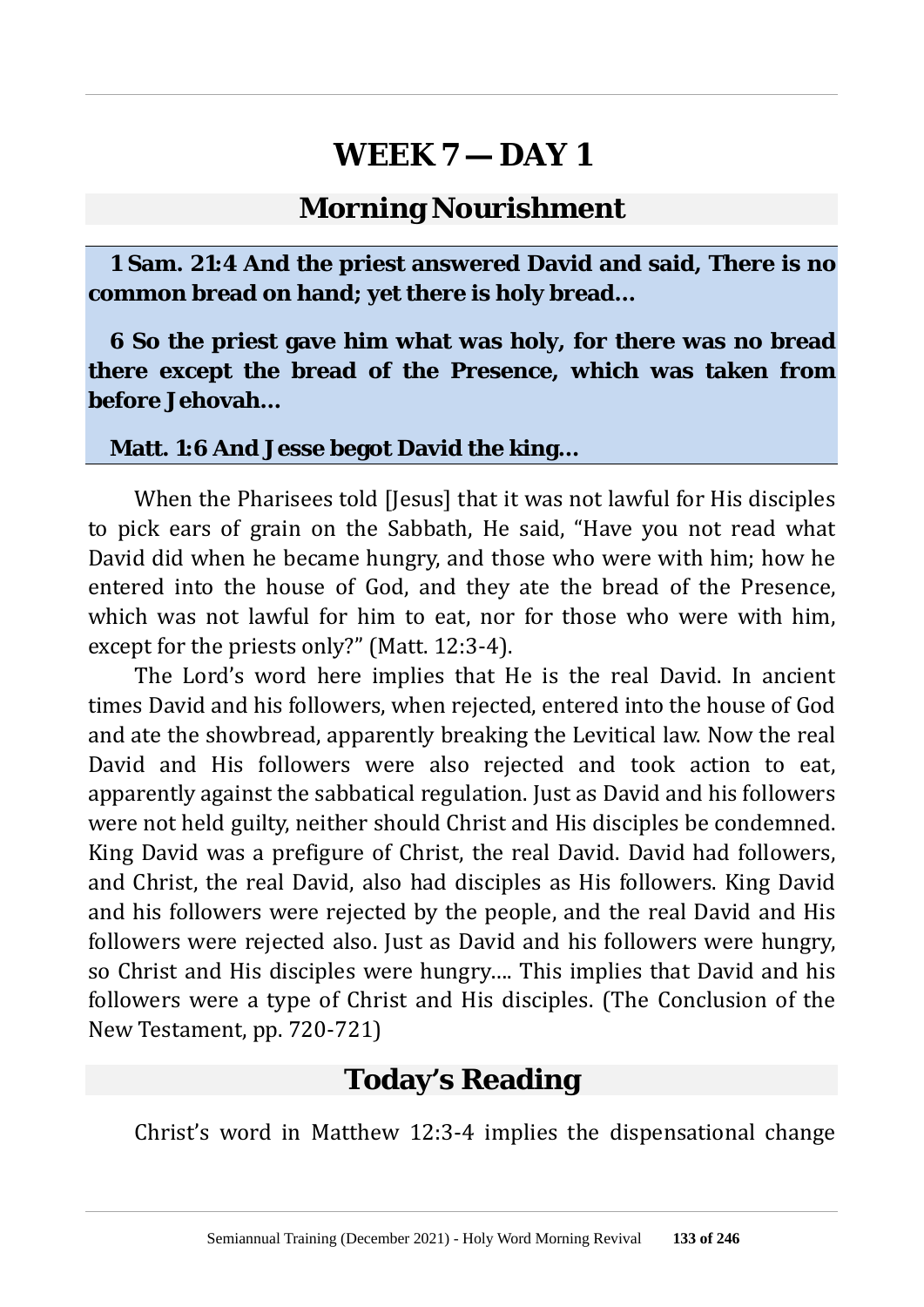from the priesthood to the kingship. In ancient times the coming of David changed the dispensation from the age of the priests to the age of the kings, in which the kings were above the priests. In the age of the priests the leader of the people should listen to the priest (Num. 27:21-22). But in the age of the kings the priest should submit to the king (1 Sam. 2:35-36). Hence, what King David did with his followers was not illegal. Now by the coming of Christ the dispensation has also been changed, this time from the age of the law to the age of grace, in which Christ is above all. Whatever He does is right. The matter of keeping the Sabbath belonged to the old dispensation of the law. But in the age of grace Christ has the final word. It is not a matter of law but of Christ. (The Conclusion of the New Testament, p. 721)

The Lord seemed to be saying to the Pharisees, "You shouldn't condemn Me or My disciples. It is no longer the law that gives the final word, but I, the Christ, I give you the final word. I am the real King, the real David. I am also the Christ who has brought in the dispensation of grace. Thus, whatever I say or do is the final decision." Supposedly the Pharisees knew the Bible, but here they clearly lost the case. How strong was the Lord's defense! (Life-study of Matthew, p. 397)

David was the eighth son of his father and was chosen and anointed by God (1 Sam. 16:10-13). The number eight signifies resurrection. That David as the eighth son was chosen by God indicates that his association with Christ was in resurrection. Furthermore, he was a man after the heart of God (1 Sam. 13:14) and brought in God's kingdom for Christ. David was the last of the generations of the fathers. He was also the first of the generations of the kings. He was the conclusion of one age and the beginning of the next. He became the landmark of two ages because he brought in the kingdom of God and was closely associated with Christ. (Matt. 1:6, footnote 1) In this genealogy [in Matthew], only David is called "the king" because it was through him that the kingdom with the kingship was brought in. (Matt. 1:6, footnote 2)

Further Reading: Life-study of Matthew, msg. 32; The Conclusion of the New Testament, msg. 67; Life-study of 1 & 2 Samuel, msg. 14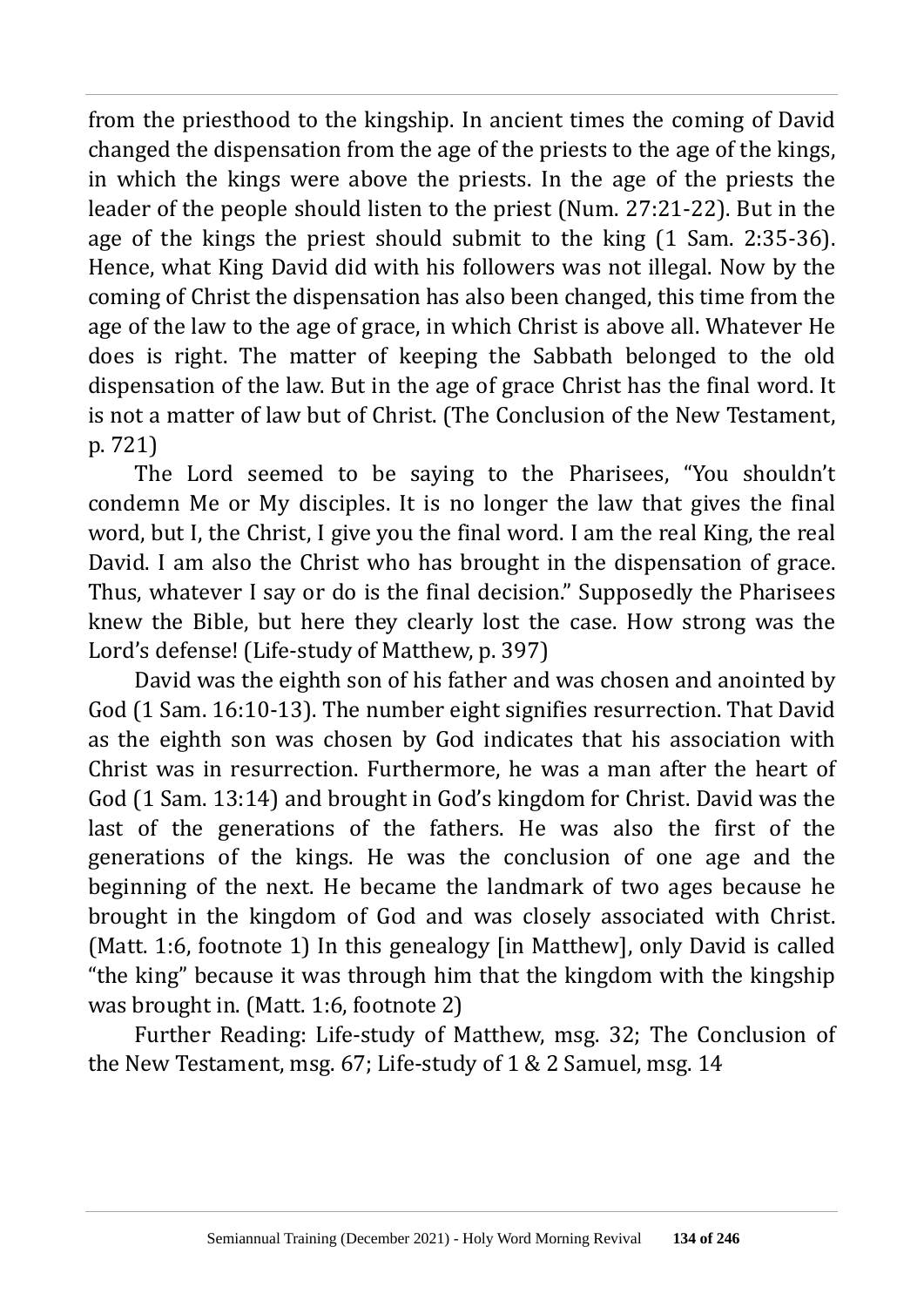### **Morning Nourishment**

**Psa. 22:1 My God, my God, why have You forsaken me? Why are You so far from saving me, from the words of my groaning?**

**Heb. 5:7 This One, in the days of His flesh, having offered up both petitions and supplications with strong crying and tears to Him who was able to save Him out of death and having been heard because of His piety.**

[The word in Psalm 22:1a] was spoken by David in his suffering. Actually, it became a prophecy concerning Christ in His suffering of His redeeming death. It was quoted by the Lord Jesus while He was suffering the crucifixion (Matt. 27:46). Psalm 22:2-5 is the continuation of David's groaning prayer, which turned from groaning to praising. After this, Christ continued to speak. Beginning from verse 6, the voice changes to another person, to Christ. This is the way the Psalms were written. While David was speaking, eventually Christ came in to speak in his speaking.

In Psalm 22 we see the suffering David typifying Christ passing through His death (vv. la, 6-21)…. David typifies the suffering Christ, and Solomon typifies the reigning and ruling Christ in His kingship. (Life-study of the Psalms, p. 129)

### **Today's Reading**

The suffering of Christ unto death was through men's reproach, despising, deriding, sneering, head shaking, and mocking (Psa. 22:6-8; Heb. 13:13b; Isa. 53:3; Luke 23:11; Mark 15:29-32; Matt. 27:39-44)…. Each of [these words] has a particular meaning to describe what the Lord suffered on the cross.

Psalm 22:9-11 shows that Christ trusted in God for deliverance. While people were mocking Him and deriding Him, He was trusting in God. Deliverance here is resurrection. He intended definitely to die and expected to be delivered from death, that is, to be resurrected from the dead.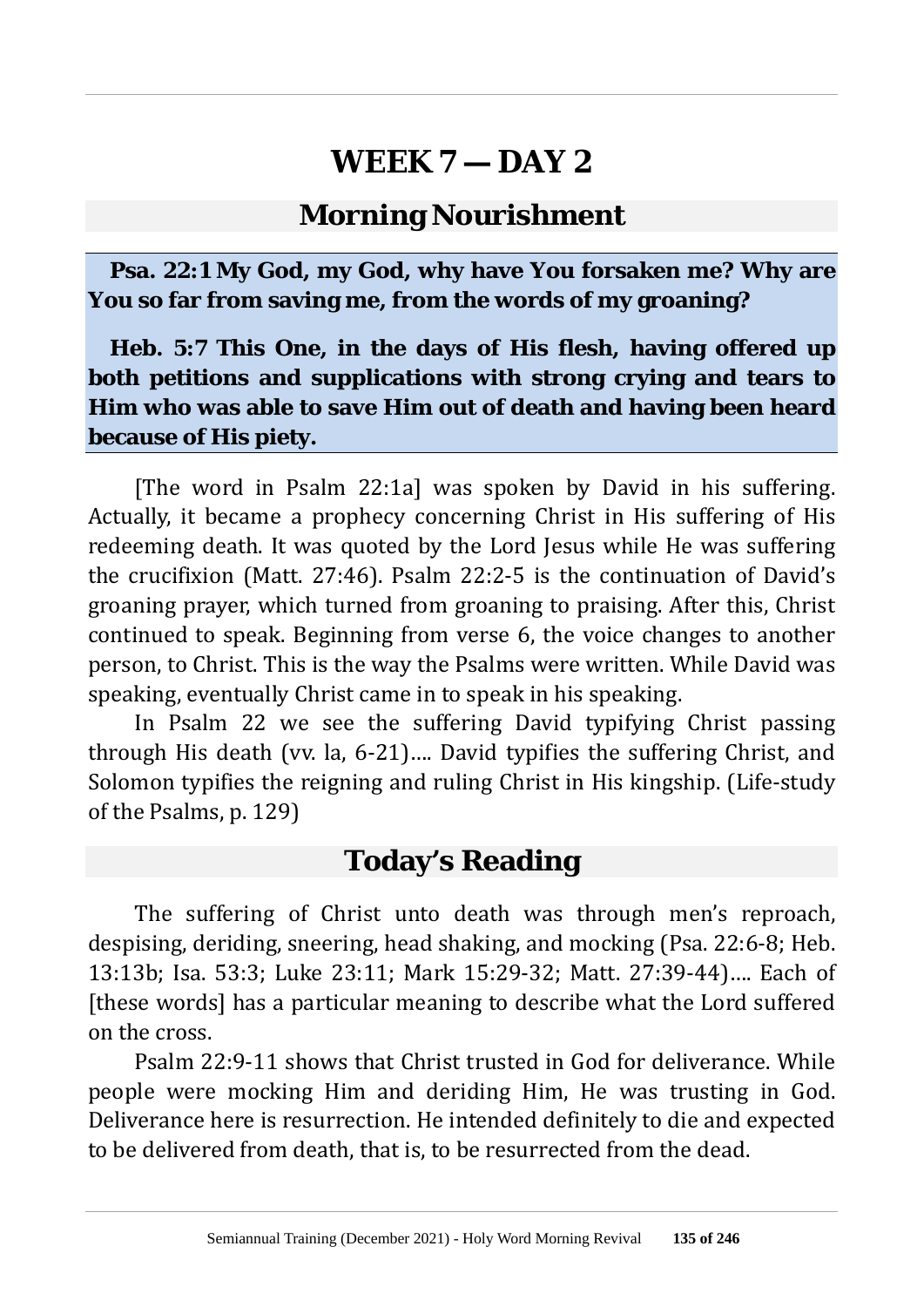Psalm 109 is a prayer offered by David about his sufferings. David here is [again] a type of Christ. Verse 8 says, "May his days be few; / May another take his office." In Acts 1:20 this verse is quoted and applied to Judas, who betrayed Christ. This quotation of verse 8 indicates that Psalm 109 is on Christ and that the sufferings described in this psalm signify the sufferings of Christ in His flesh. The prayer in Psalm 109 is answered in the next psalm, Psalm 110. Since Psalm 110 is the answer to the prayer of David as a type of Christ in Psalm 109, Psalm 110 should be considered an answer to Christ's prayer. Hebrews 5:7 says that Christ, in the days of His flesh, "offered up both petitions and supplications with strong crying and tears to Him who was able to save Him out of death." God answered this prayer not only through resurrection but also in ascension.

Although Psalm 110 is one of the shortest of the psalms, it is the highest revelation of Christ…. "Jehovah declares to My Lord, / Sit at My right hand" (v. la). This word, which concerns Christ in His ascension (Heb. 1:3b), has been quoted directly more than twenty times in the New Testament and has been quoted indirectly approximately another twenty times. The highest place in the universe is the right hand of God…. Christ's ascension is not merely a matter of His being in a place but of His being in a person, the Father. In His ascension Christ entered into the Father's being and sat down there.

In the New Testament we are told that in His ascension Christ has been made by God the Lord, the Christ, the Leader of the entire universe, and the Savior (Acts 2:36; 5:31; 10:36). This concerns Christ's kingship.

According to Psalm 110:1, Christ is sitting at God's right hand until God makes Christ's enemies His footstool…. Christ is on the throne, but He is still in need of a footstool. Thus, God is endeavoring to subdue all of Christ's enemies and to make them His footstool. Our fighting today is for the subduing of Christ's enemies. (Life-study of the Psalms, pp. 129-130, 431-433)

Further Reading: Life-study of the Psalms, msgs. 10, 38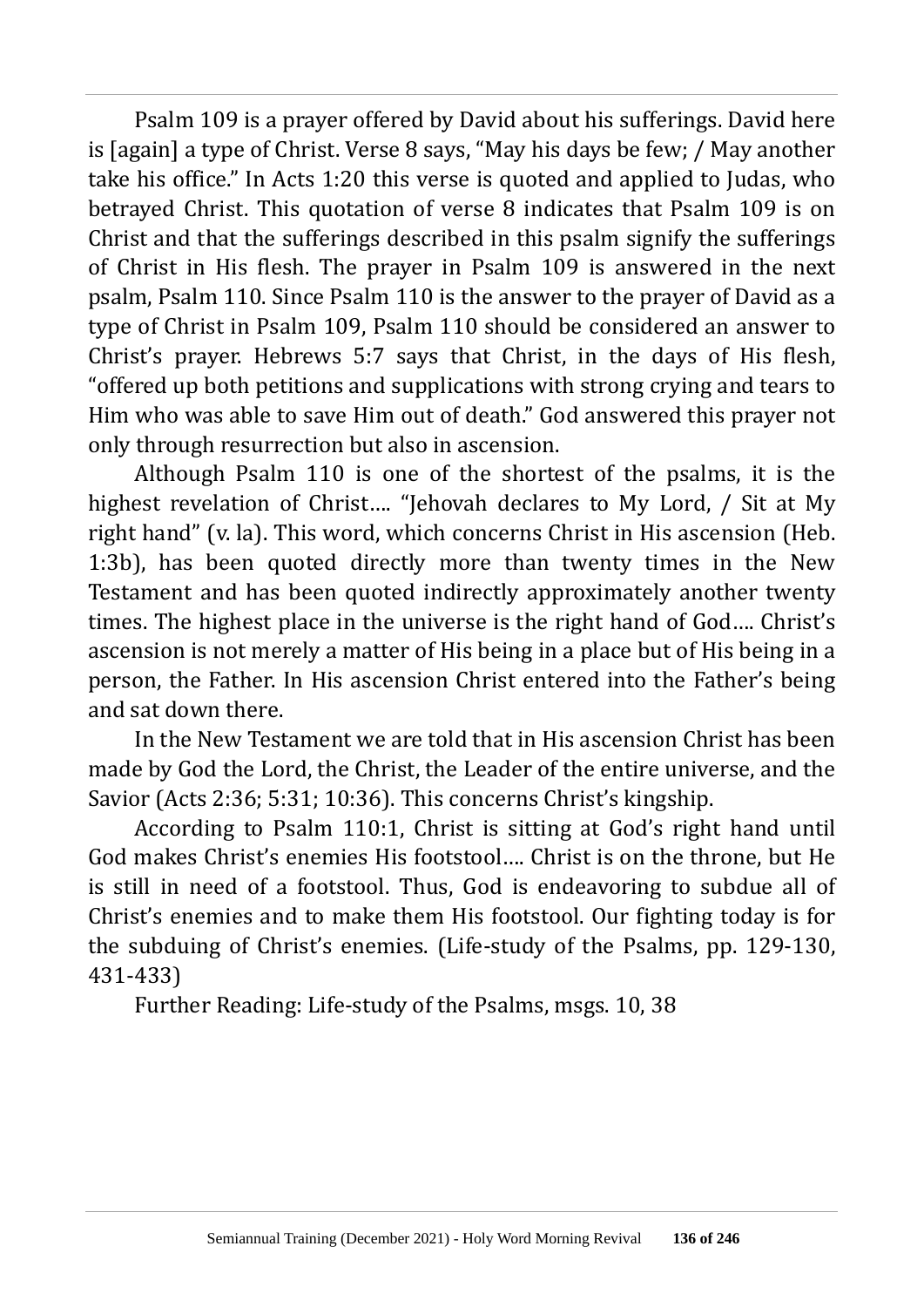### **Morning Nourishment**

**Psa. 110:1-3 Jehovah declares to my Lord, Sit at My right hand until I make Your enemies Your footstool. Jehovah will send forth the scepter of Your strength from Zion: Rule in the midst of Your enemies. Your people will offer themselves willingly in the day of Your warfare, in the splendor of their consecration. Your young men will be to You like the dew from the womb of the dawn.**

[Psalm 110:2 indicates that] from [the] heavenly Zion God will send out the scepter of Christ's power to rule over all the nations…. Today the nations are His enemies.

[Verse 3 indicates] some kind of fighting is raging on. Today is still a time of fighting because Christ still does not have a footstool. Hence, this ministry is engaged in a constant struggle. We stand against and annul every kind of improper ground concerning the church,…and this causes opposition and fighting.

Although the church has become degraded, throughout the centuries there has been a line of those who have offered themselves willingly to the Lord in the splendor, the beauty, of their consecration. Giving up everything on earth, thousands have offered themselves freely to Christ, and with this offering there was the splendor of consecration. (Life-study of the Psalms, pp. 433-434)

### **Today's Reading**

"Your young men will be to You / Like the dew from the womb of the dawn" (Psa. 110:3b). This indicates that…Christ likes to see the splendor of our consecration; on the other hand, He desires the dew that comes from the womb of the dawn. Christ enjoys seeing the splendor of those who offer themselves to Him as freewill offerings, but, even more important, He still needs some dew to water Him. Even Christ needs the watering. He needs us to be the dew that waters Him.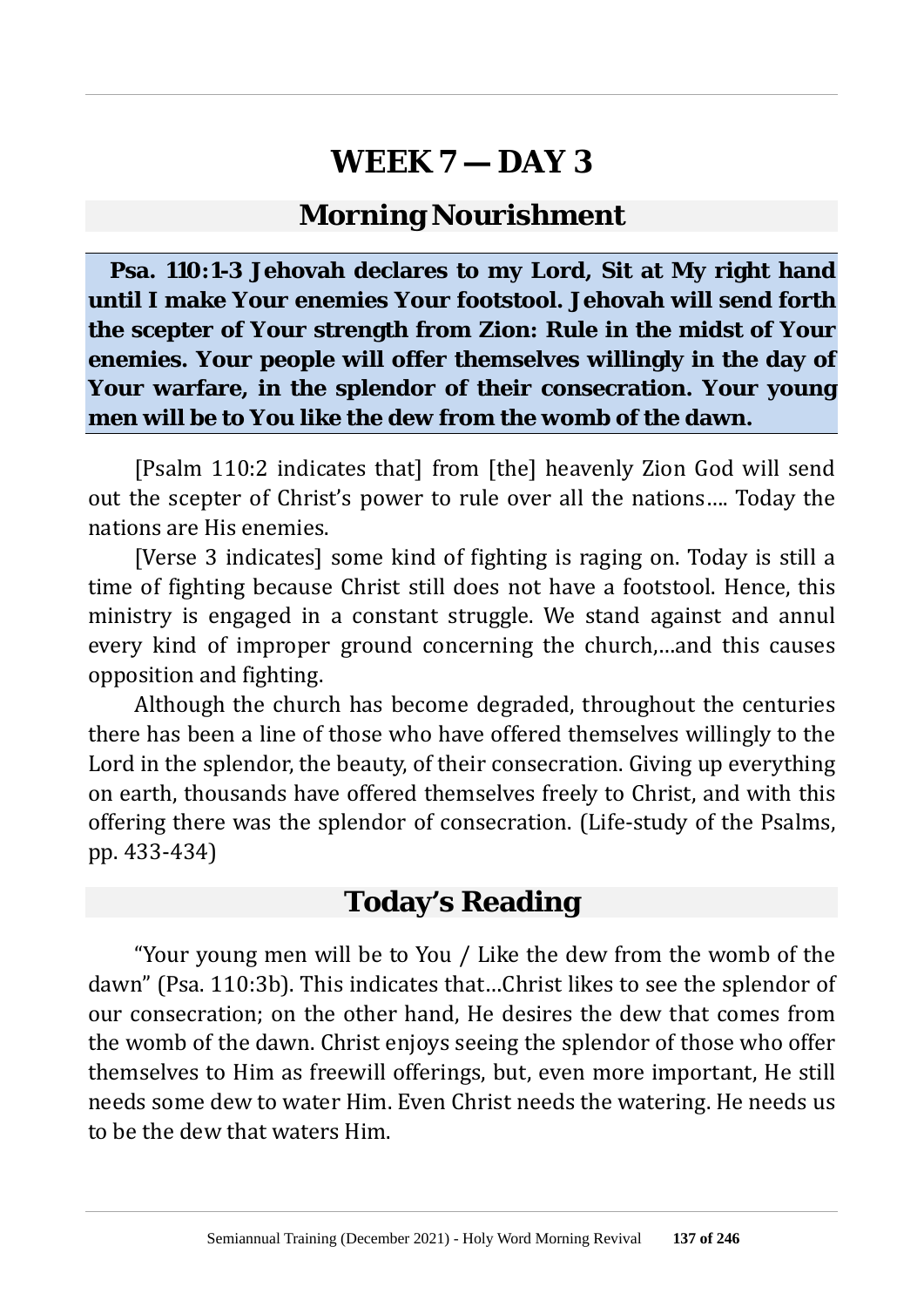According to the poetry here, this dew comes from "the womb of the dawn." We need to enter into this womb to be conceived as the dew with which to water Christ. I believe that this involves the morning watch. If we do not rise up early in the morning, we will miss the opportunity to enter into the womb of the dawn to be made dew for Christ's watering. Instead of being watered, He will be dry and we also will be dry. I hope that we all, especially the young people, will see that here Christ likens Himself to a plant that needs the mild, soft, gentle dew. May we respond to Him by saying, "Lord Jesus, I want to be the dew conceived and produced by the womb of the dawn for You to be watered."

"He will drink from the brook by the way; / Therefore He will lift up His head" (Psa. 110:7). While Christ is fighting, He will be thirsty. Needing some water to drink, He will drink from "the brook by the way." This brook is the overcomers. Those who offer themselves in the splendor of consecration are the dew of the morning to water Christ, and the overcomers are the brook to quench His thirst. As Christ is taking the lead to fight through to the end, He will need water to drink, and this water will be the overcomers.

When Christ drinks from the brook, "He will lift up His head." This means that He will be victorious. To lower our head is a sign of defeat, but to lift up our head is a sign of victory, of triumph. Those who lift up their head are the ones who overcome all the enemies. (Life-study of the Psalms, pp. 434-436)

In 2 Samuel 23:1-7 we have the last words of David…. Verse 3b says that David, typifying Christ, ruled among men righteously with the fear of God.

Typifying Christ, David was like the light of the morning when the sun rises without clouds, as when the tender grass sprouts up from the earth at the sun's shining after a rain (v. 4). When Christ rules among men righteously with the fear of God, He is like the light of the morning when the sun rises, as when the tender grass sprouts up from the earth at the sun's shining after a rain. (Life-study of 1 & 2 Samuel, pp. 243-244)

Further Reading: Life-study of 1 & 2 Samuel, msg. 38; Life-study of Isaiah, msg. 41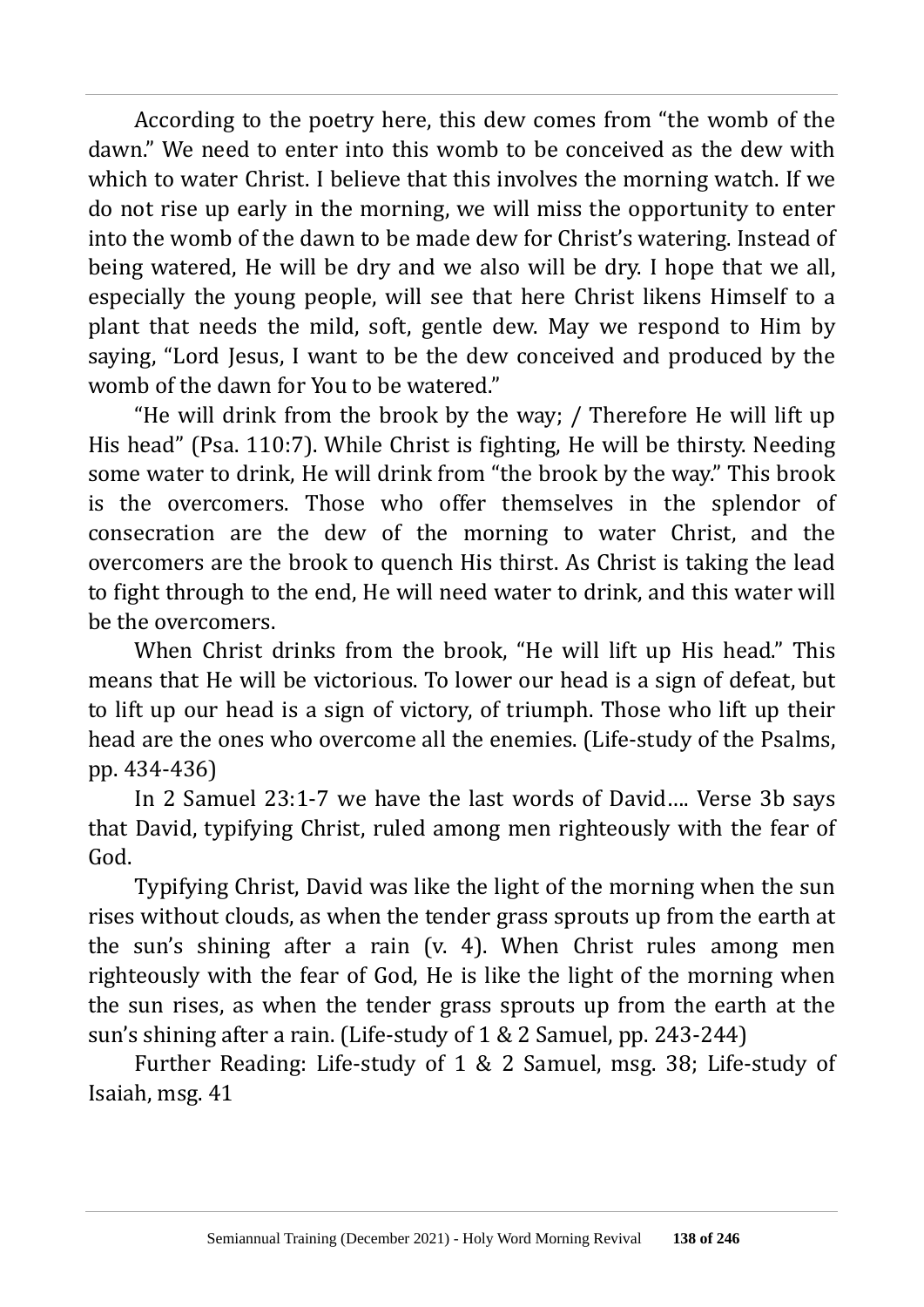#### **Morning Nourishment**

**Ezek. 34:23-24 And I will set up over them one Shepherd, My Servant David, and He will feed them; He will feed them, and He will be their Shepherd. And I, Jehovah, will be their God, and My Servant David will be a Prince among them. I, Jehovah, have spoken.**

#### **Jer. 30:9 But they will serve Jehovah their God and David their King, whom I will raise up for them.**

When the Lord Jesus comes as the Shepherd to care for us, He comes also as the King to govern us. The issue of the Lord's caring for us as our Shepherd is that we obey Him as our King and come under His kingship and His throne within us. (Ezek. 34:24, footnote 1)

As typified by David, Christ is the fighting King, who has won the victory over all enemies, who has gained the land, and who has prepared all the materials for building up the church as the temple of God. (The Conclusion of the New Testament, p. 470)

In relation to Israel the prophecy given in Ezekiel 37:24 will be fulfilled in the millennium, the age of restoration, and in eternity, in the new heaven and new earth. (Ezek. 37:24, footnote 1)

#### **Today's Reading**

["My Servant David" in Ezekiel 34:23-24 refers] to Christ, who is the real David (Matt. 12:3), the real Shepherd of God's flock (Psa. 23; John 10:11; Heb. 13:20) and the King (Ezek. 34:24) of God's people (Isa. 9:7; Hosea 3:5; Micah 5:2; Luke 1:32-33). (Ezek. 34:23, footnote 1)

["David their King" in Jeremiah 30:9 refers] to Christ, who is the real David (see footnote 1 on 2 Sam. 7:16) and who will be the King in the restoration, that is, the millennium (Isa. 32:1; Rev. 20:4, 6). David was a type of Christ as the King. (Jer. 30:9, footnote 1)

In the kingdom Christ will be the Son of Man. Matthew 13:41 says,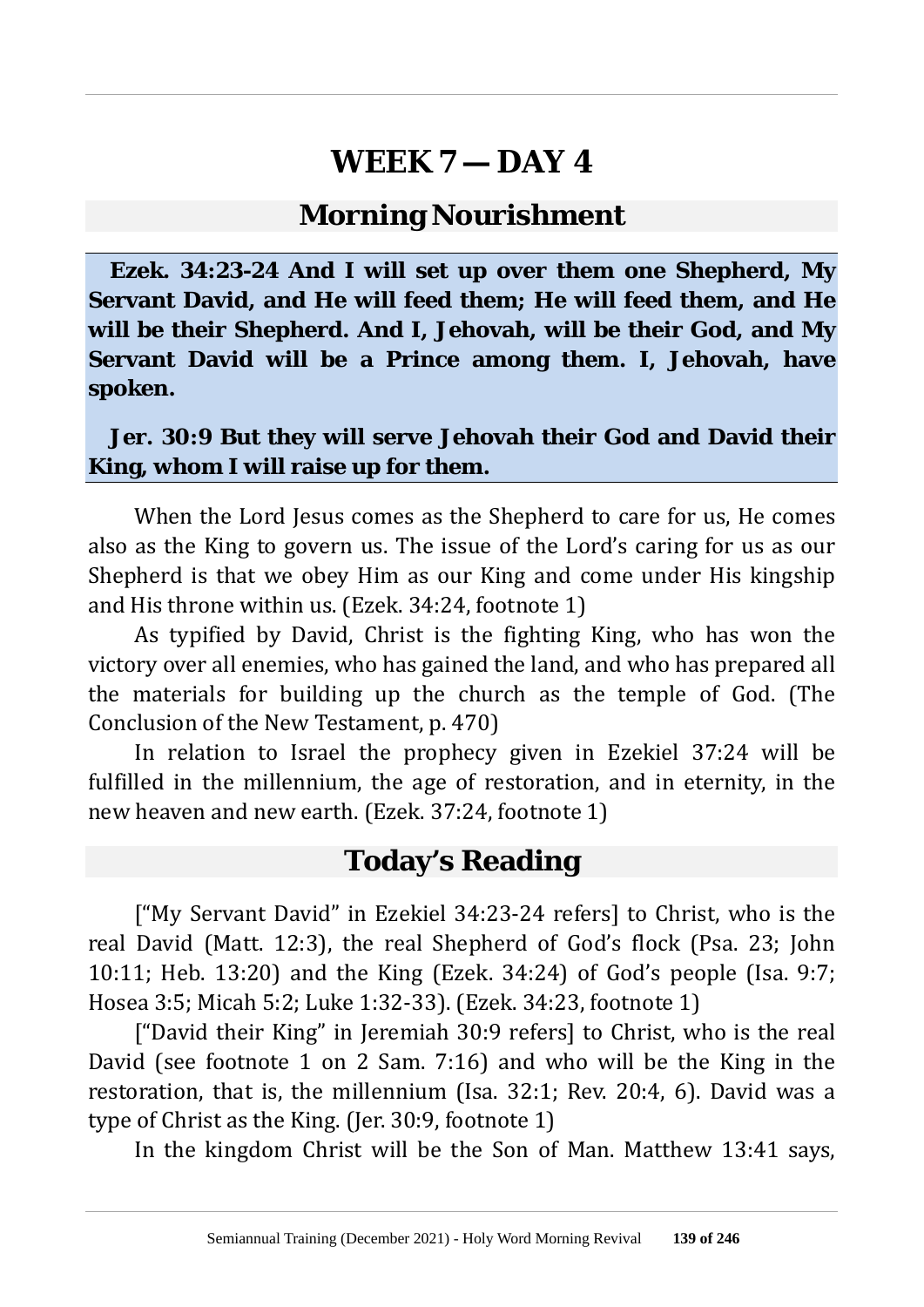"The Son of Man will send His angels, and they will collect out of His kingdom all the stumbling blocks and those who practice lawlessness." After Christ comes back, He will set up the kingdom of God on earth. Then in the kingdom He will still be the Son of Man. God's enemy, Satan, rebelled against God's authority (Isa. 14:13-14). For dealing with him God created man and gave man dominion to rule over the earth (Gen. 1:26). After man was seduced by Satan to follow him (Gen. 3:1-6), God became a man by the name Jesus to undo the works of the devil (1 John 3:8) and destroy him (Heb. 2:14), that He might reclaim the earth to be His kingdom (Rev. 11:15; 12:10). In this upcoming kingdom, which Christ as the Son of Man will bring in (Dan. 7:13-14; Luke 19:12-15), He will surely be the Son of Man, not only as a sign of God's victory and glory but also as a sign of Satan's defeat and shame.

After Christ takes possession of the earth, He will reign over the earth as the King in the kingdom, ruling over the nations with His overcoming believers (Rev. 20:4, 6; 2:26-27). As the coming King, He will be the Head and the center in the upcoming kingdom of God in the millennium. This will be the fulfillment of Isaiah 32:1, Jeremiah 23:5, and Zechariah 14:9 and 17. As Christ has redeemed the earth and all its peoples (Col. 1:20) to be the sphere and components of His kingdom, as He has sold all to buy the kingdom (Matt. 13:44), and as He has rescued the earth with all its peoples from the usurpation of Satan (Rev. 20:2-3), He will have the full right to be the King of the restored earth and the restored nations. In His upcoming reign God's authority and glory will be fully manifested (Matt. 6:13), and the whole earth with its peoples will be brought into righteousness, peace, joy, and the full blessing of God's creation (Isa. 32:1, 16-18; 35:1-2, 5-7). (The Conclusion of the New Testament, pp. 355-356)

Further Reading: The Conclusion of the New Testament, msg. 32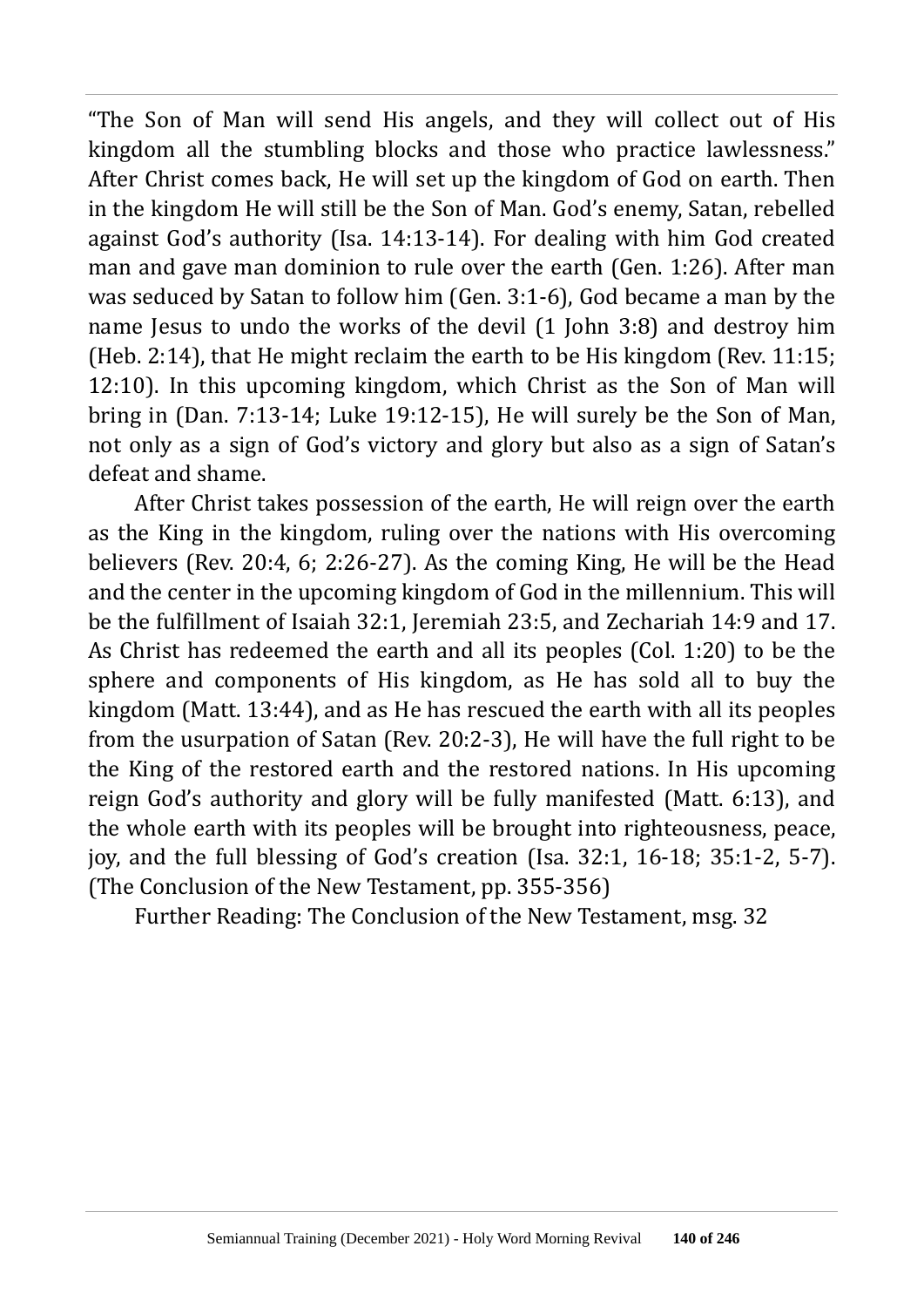#### **Morning Nourishment**

**2 Sam. 7:12-13 …I will raise up your seed after you, which will come forth from your body, and I will establish his kingdom. It is he who will build a house for My name, and I will establish the throne of his kingdom forever.**

#### **16 And your house and your kingdom will be made sure forever before you; your throne will be established forever.**

David's house refers to Christ, David's kingdom refers to Christ's kingdom, and David's throne refers to Christ's throne. The kingdom of David is Christ's kingdom, and David and Christ have one throne (Isa. 9:7; 16:5; Luke 1:32; Acts 2:29-31). The prophets spoke of David and Christ as one (Jer. 30:9; Ezek. 34:23-24; 37:24-25; Hosea 3:5; Amos 9:11). Christ is the real David (Matt. 12:3-4…). Hence, God's response to David [in 2 Samuel 7:12] made Christ one with David and with David's seed. This implies that God's intention in His economy is to build Himself in Christ into His chosen people, making Him and His people one. God's intention from eternity to eternity is to make Himself us that we may become Him in life, in nature, and in constitution but not in the Godhead. Eventually, through God's building work the all-inclusive and all-extensive Christ, the embodiment of the Triune God, becomes every member in the Body of Christ and every person in the new man (1 Cor. 12:12; Col. 3:10-11). In the church, in the Body, and in the new man, Christ is all, and He is in all. (2 Sam. 7:16, footnote 1)

#### **Today's Reading**

God promised David that his house, his kingdom, and his throne would be established forever before God (2 Sam. 7:16). This refers to Christ inheriting the kingdom and throne of David His father. In the house of David, only the kingdom of Christ and His throne will last forever (Dan. 7:14). The word of God conveyed by the archangel Gabriel also confirmed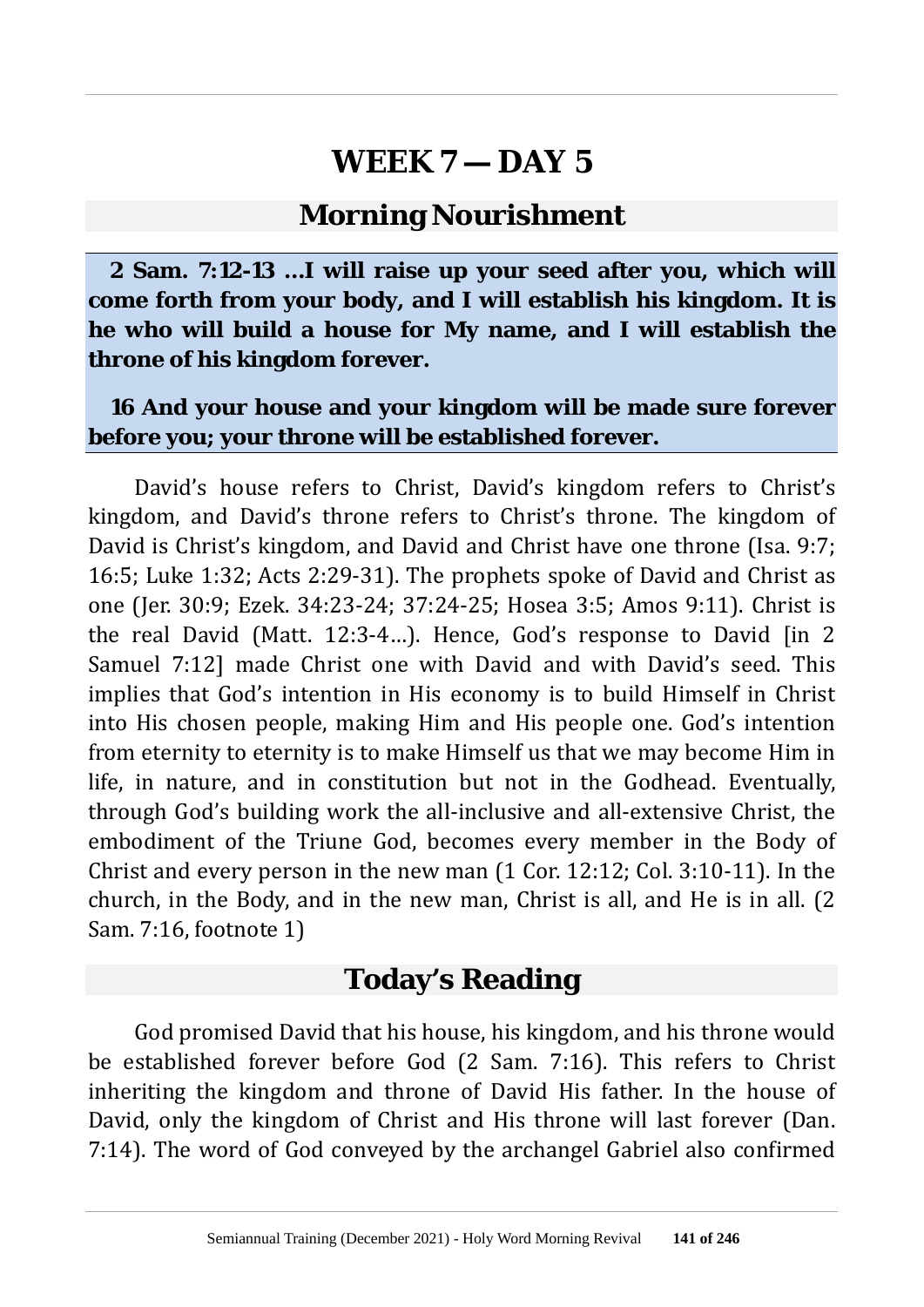that the covenant of David was fulfilled in Christ. This word says, "The Lord God will give to Him the throne of David His father, and He will reign over the house of Jacob forever, and of His kingdom there will be no end" (Luke 1:32-33). Therefore, God's promise to David that his house and his kingdom would be made sure and that his throne would be established forever was fulfilled in Christ.

According to the covenant which He made with David, God caused David's son Solomon to succeed David to the throne (1 Kings 1:39) to build the holy temple for God (1 Kings 6:1). Before his death, David gave to Solomon his son the pattern for the building of the holy temple (1 Chron. 28:11-19). After Solomon succeeded to the throne of David, he built the holy temple according to the pattern that his father had seen. This temple became the proper and firm dwelling place of God's desire. At this point, God not only obtained a kingdom to express His authority, but He also gained a house to express His glory. (Truth Lessons—Level Two, vol. 1, p. 96)

The kingdom of God is God's reign, comprising eternity past, the patriarchs and the kingdom of Israel in the Old Testament, the church in the New Testament in this age, the millennial kingdom in the coming age, and the new heaven and new earth in eternity future. The kingdom of the heavens is the ruling of the heavens. It is a part of the kingdom of God, including the church in this age and the millennial kingdom in the coming age. The kingdom of Christ and of God, the kingdom of the Lord (God) and of His Christ, and the eternal kingdom of the Lord and Savior Jesus Christ all refer to the millennial kingdom in the coming age and the new heaven and new earth in eternity. The kingdom of the Father refers to the heavenly part of the millennial kingdom, whereas the kingdom of the Son of Man refers to the earthly part of the millennial kingdom. (Truth Lessons—Level One, vol. 2, p. 170)

Further Reading: Truth Lessons—Level One, vol. 2, lsns. 23-24; Life-study of 1 & 2 Samuel, msg. 23; Life-study of Isaiah, msg. 41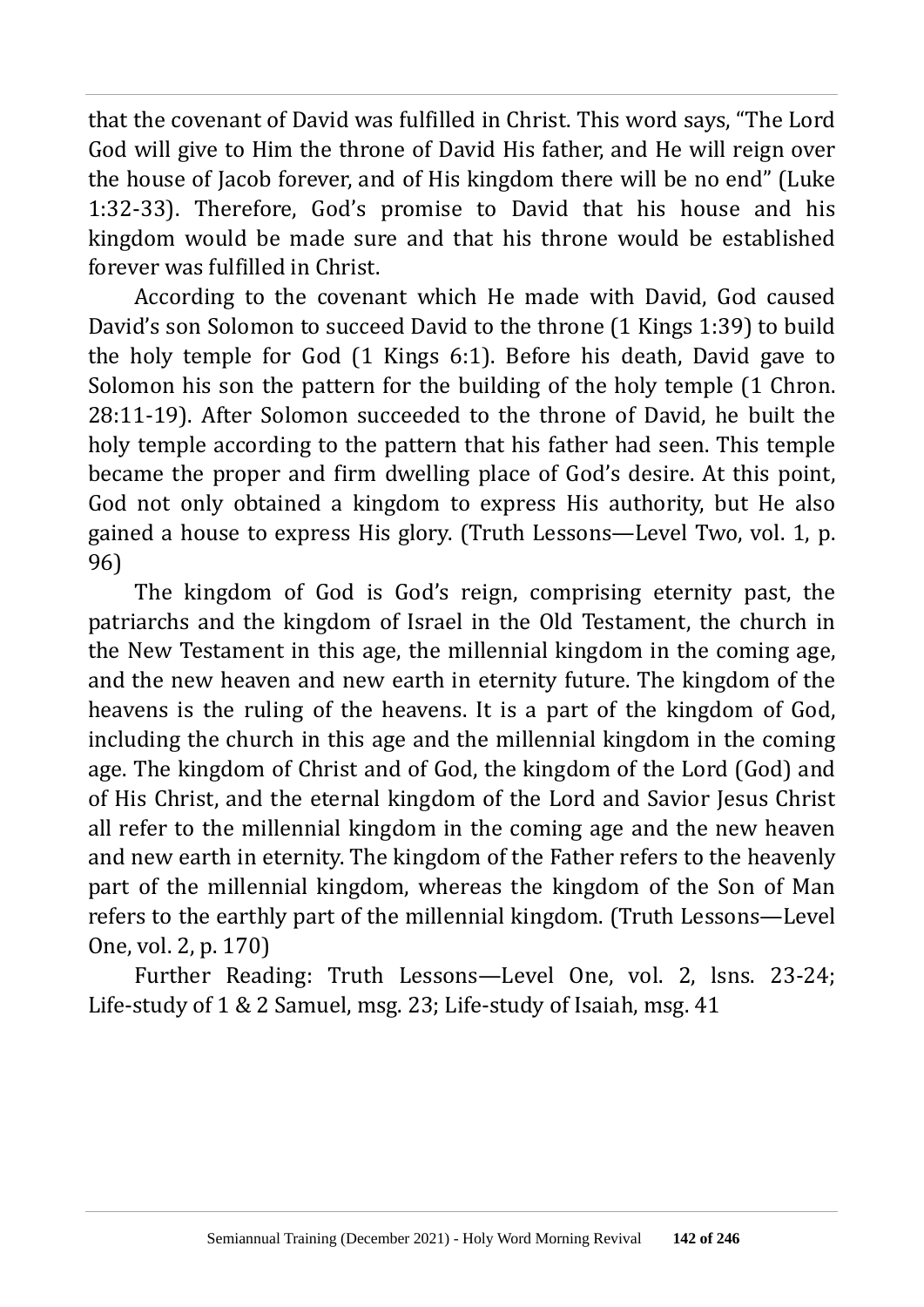#### **Morning Nourishment**

**Amos 9:11-12 In that day I will raise up the fallen tabernacle of David, and I will wall up its breaches and raise up its ruins and build it up as it was in the days of old; that they may possess the remnant of Edom and all the nations which are called by My name, declares Jehovah who does this.**

The restoration of the house of Israel with the rebuilding of the fallen tabernacle of David is covered in Amos 9:11-15. [Verses 11 and 12 of] this portion of Amos are quoted by James in Acts 15, when the apostles and the elders were gathered together to solve the problem of circumcision.

The tabernacle of David is the kingdom and the royal family of David. In ancient times it was hard to separate the royal family from the kingdom. Actually these two things are one. David's kingdom was David's royal family. That kingdom, that royal family, fell when Nebuchadnezzar came to capture the nation of Israel, devastate the land, burn the city, destroy the temple, and carry off the king. That was the fall of the kingdom of David and the royal family of David. However, in Amos God came in to promise that some day He would come back to restore the fallen kingdom of David. In that day the kingdom of David and the family of David will be restored, and all the nations will be called by the name of Jehovah. (Life-study of Amos, pp. 17-18)

#### **Today's Reading**

This prophecy in Amos 9 indicates that one day Christ will come back to be the real David. When Christ comes back, in His last appearing He will be the real David to restore His kingdom and His royal family. That will be the millennial kingdom, in which all the nations will be called by the name of Jehovah; that is, all the nations will belong to God. It was based on this that in Acts 15 James told the Jewish believers not to be bothered by Peter's and Paul's going to the Gentiles, because in the restoration all the Gentiles will belong to God, just like the Jews.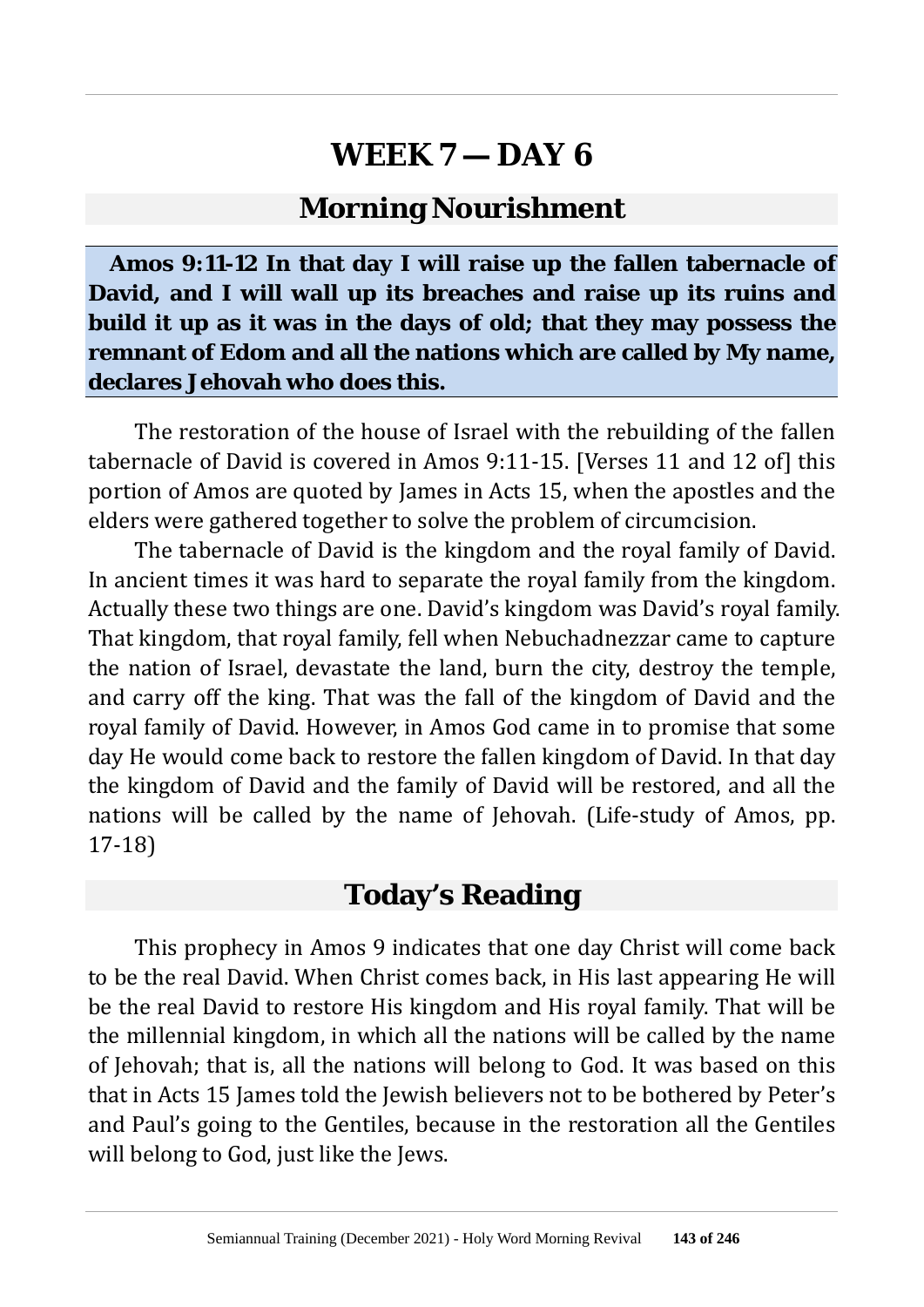Christ will come and restore the fallen kingdom of David to set up His kingdom for the restoration of the entire universe. At that time all the nations will become God's people. This is a great item in Amos's prophecy. (Life-study of Amos, p. 18)

The earthly section of the millennial kingdom will be the restored kingdom of Israel—the kingdom of David (Acts 1:6; Mark 11:10). In the Old Testament the Lord promised the Jewish people that the Messiah, the anointed One, would come to inherit the throne of David and restore the Jewish nation, that is, the nation of Israel (Gen. 49:10; 2 Sam. 7:13, 16; Psa. 2:8-9; 72:1-20; 89:4; 110:2-3; Isa. 9:6-7; 11:1-5, 10; Jer. 23:5-6; 30:9; 33:14-17; Ezek. 21:27; 34:23-24; 37:24-25; Dan. 2:35; 7:14; Hosea 3:5; Amos 9:11-12; Zech. 3:8; 6:12-13; 9:9-10). When the Lord Jesus came the first time, the Jews were expecting the Messiah to restore His kingdom (Luke 2:25; 3:15; 7:19; John 1:41; 7:27, 41). However, it will not be until the Lord's second coming that He will restore the Messianic kingdom (Matt. 23:39). The kingdom that the Messiah will restore—the kingdom of Messiah or the kingdom of Israel to be restored in the future—will be the earthly part of the millennium, the tabernacle of David which the Lord will rebuild (Acts 15:16). The Lord will sit on the throne of David and reign over the house of Jacob, that is, the Jewish people (Luke 1:32-33), and He will rule over the nations of the earth during the millennium (Psa. 2:8; 72:8; Dan. 7:14; 2:35).

In the earthly section of the millennial kingdom the converted Jews will be the priests, and the nations, who will be restituted, restored, and preserved, will be the people. Creation will be restored, there will be no more war, and the earth will be full of peace. What a marvelous and glorious kingdom that will be! (Truth Lessons—Level Four, vol. 2, pp. 259-261)

Further Reading: Life-study of Amos, msg. 3; Truth Lessons— Level Four, vol. 2, lsn. 39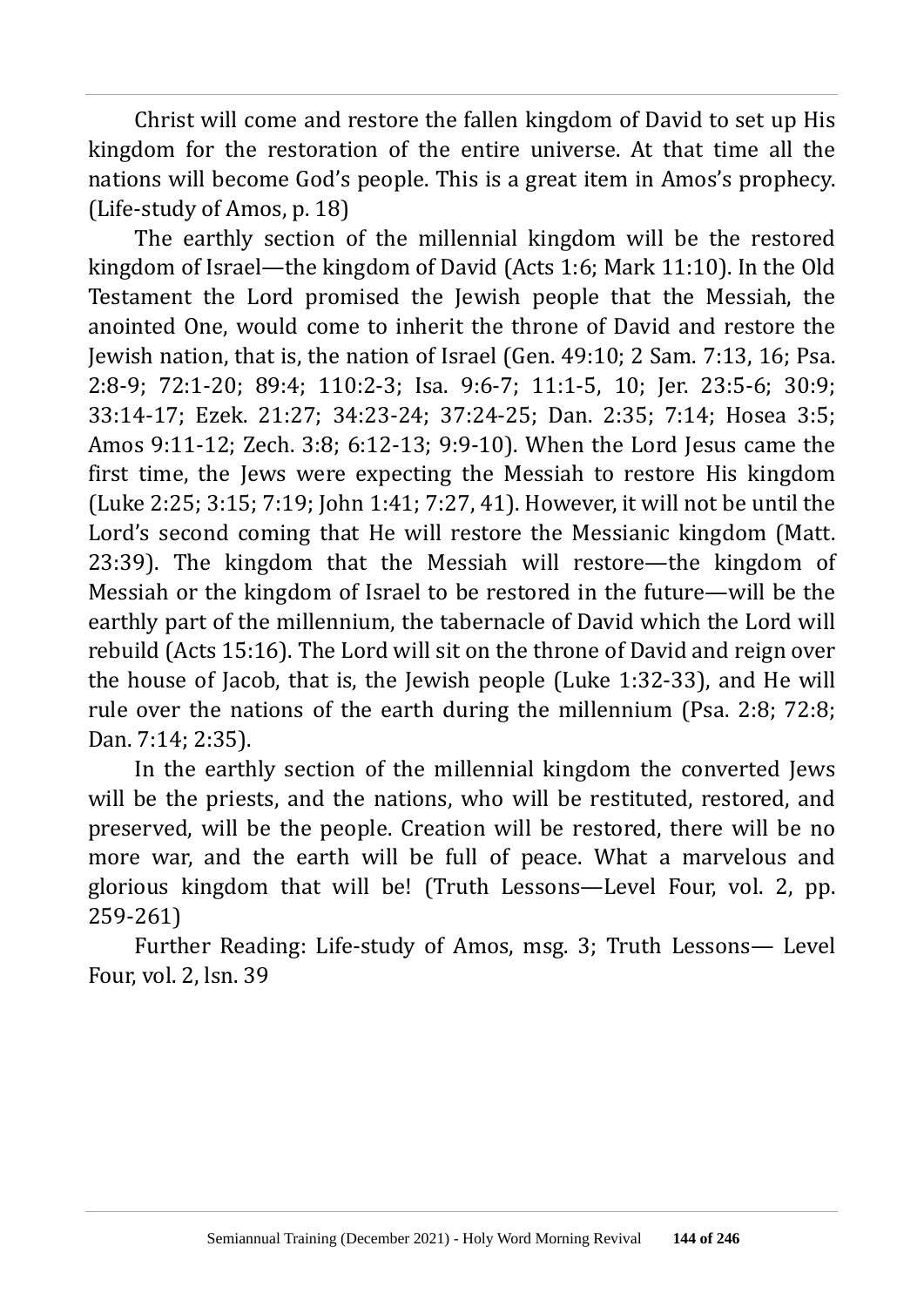## **‹‹ WEEK 7 — HYMN ››**

### **Hymns, #960 My King will soon come back again**

Hope of Glory — Longing and Praying 1 My King will soon come back again, The sky be filled with Him; The universe to be redeemed Will see His light therein. The Lord will soon fulfill His plan, His footsteps now I hear; His glorious frame I faintly see Beginning to appear. 2 I'm longing for His presence blest And dare not slothful be While waiting for my Lord's return. His own dear self to see. My only hope-that He may come And change my faith to sight; There is no other joy on earth Which gives my heart delight. 3 My heart is always with Himself, My eyes are heavenward, My lips would utter nothing else Than meeting with my Lord. The coming of the Lord draws nigh, His coming is for me; His promise ever standeth firm And soon fulfilled I'll see. 4 My Savior, all Thy holy words Can never doubted be; With them encouraged day by day, I'm faithful unto Thee. Oh, may Thy glory soon appear, The foe be overthrown; Thy promises be realized, And we brought to Thy throne.